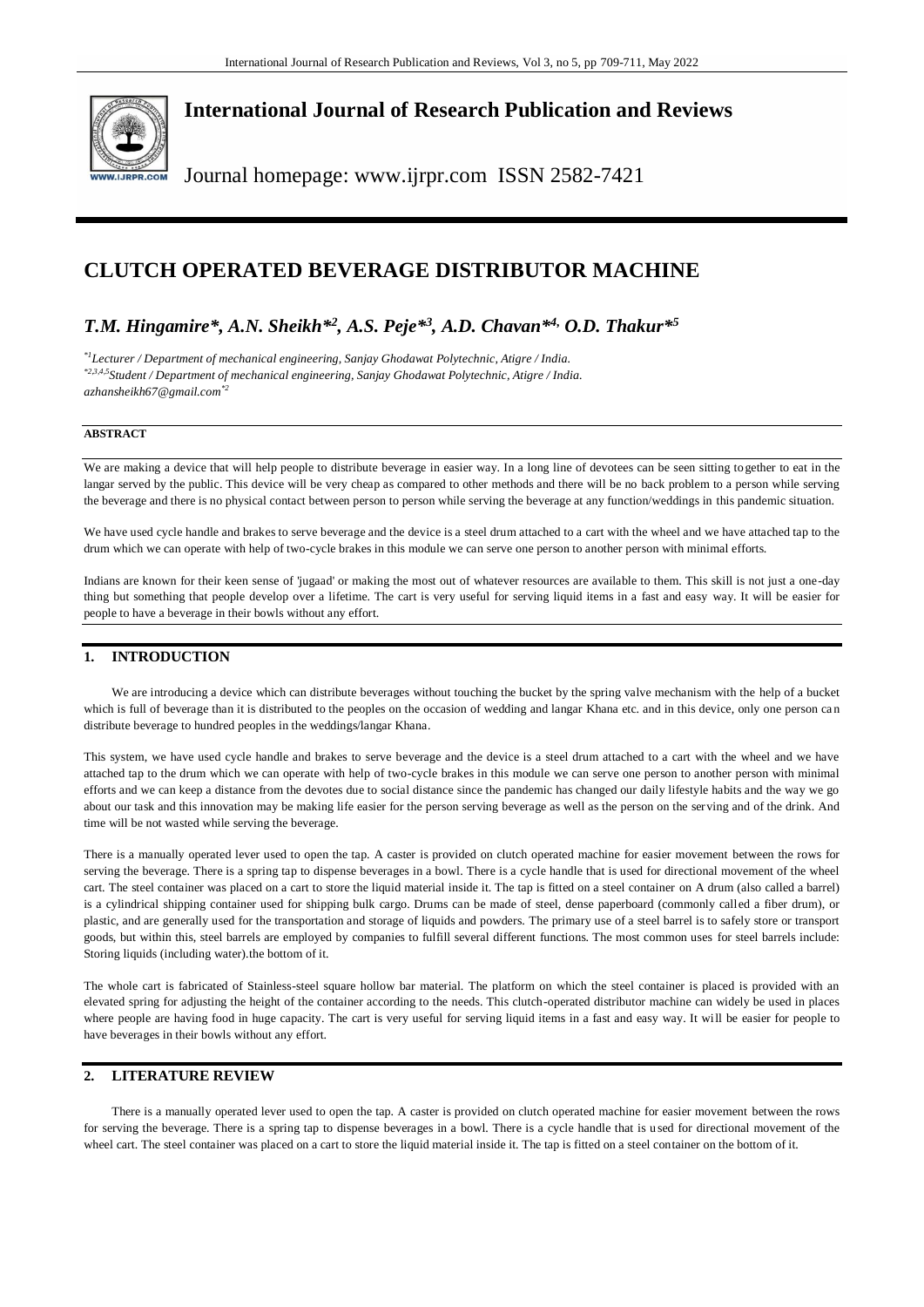The whole cart is fabricated of Stainless-steel square hollow bar material. The platform on which the steel container is placed is provided with an elevated spring for adjusting the height of the container according to the needs. This clutch-operated distributer machine can widely be used in places where the people are having food in huge capacity. The cart is very useful for serving liquid items in a fast and easy way. It will be easier for people to have a beverage in their bowls without any effort.

#### **Objective:**

- 1) To make it a fast and easy process.
- 2) It required very less maintenance.
- 3) To make very less wastage of beverage to fabricate user friendly machine.
- 4) A person can operate this machine very easily.
- 5) To improve the efficiency of worker.

#### **3. METHODOLOGY**

There is a manually operated lever used to open the tap. A caster is provided on clutch operated machine for easier movement between the rows for serving the beverage. There is a spring tap to dispense beverages in a bowl.

There is a cycle handle that is used for directional movement of the wheel cart. The steel container was placed on a cart to store the liquid material inside it. The tap is fitted on a steel container on the bottom of it. The whole cart is fabricated of Stainless-steel square hollow bar material. The platform on which the steel container is placed is provided with an elevated spring for adjusting the height of the container according to the needs.

This clutch-operated distributer machine can widely be used in places where the people are having food in huge capacity. The cart is very useful for serving liquid items in a fast and easy way. It will be easier for the people to have a beverage in their bowls without any effort.



### **4. DETAILS OF DESIGN**

Drums can be made of steel, dense paperboard (commonly called a fibre drum), or plastic, and are generally used for the transportation and storage of liquids and powders. Drums are often stackable and have dimensions designed for efficient warehouse and logistics use. This type of packaging is frequently certified for transporting dangerous goods. Proper shipment requires the drum to comply with all applicable regulations.

The functioning of brake levers is very simple. If we talk about a mechanic brake lever, first of all, we need to push it. This action stretches a metallic sane that permits the two brake pads put pressure on one of the two-wheel rims. The functioning of hydraulic brakes is a bit different. Here in order to stop the bike, the brake lever they are used for structural purposes such as making industrial sheds. Rectangular MS pipes can be used for making strong frames and the shed can be completed with steel sheets. They are used for making bridges pushes special oil making pressure and making the bike slow down or stop.

A brake lever wire is a mechanical device that inhibits motion by absorbing energy from a moving system. Brakes are critical for slowing or stopping a moving vehicle, wheel, axle, or to prevent its motion, most often accomplished by means of friction. A brake cable connects a brake handle, pedal, or lever to a vehicle's braking mechanism.

Spring check valves typically have hollow bodies and a large stopper, which receives constant pressure from a spring. When gas or fluid flows forward at sufficiently high pressure, the force will overcome the pressure from the spring and cause the stopper to open, allowing the desired flow.

A bicycle handlebar is the steering control for bicycles. It is the equivalent of a tiller for vehicles and vessels, as it is most often directly mechanically linked to a pivoting front wheel via a stem which in turn attaches it to the fork.

Common inexpensive casters may include a brake feature, which prevents the wheel from turning. This is commonly achieved using a lever that presses a brake came against the wheel.